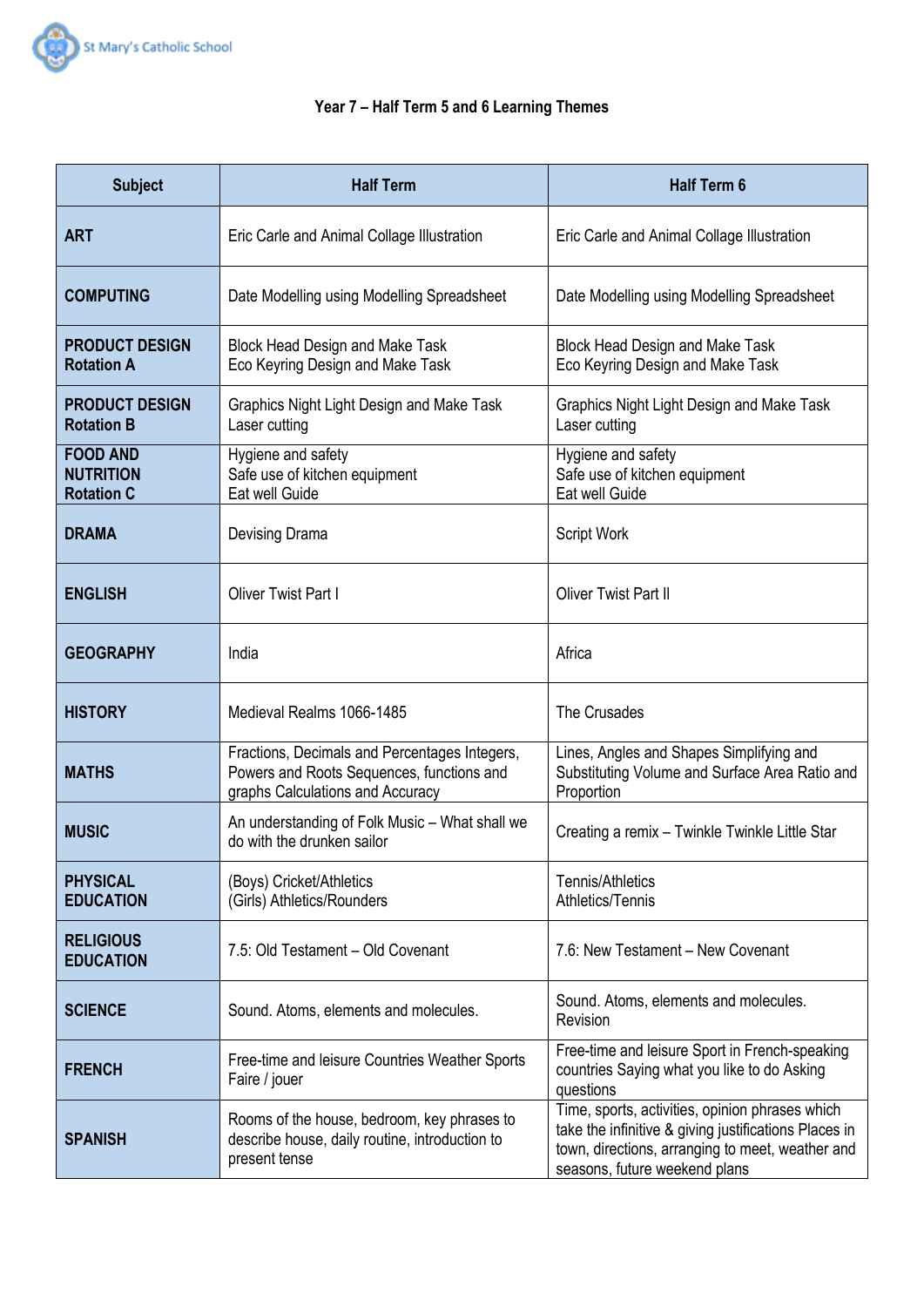

# **Year 8 – Half Term 5 and 6 Learning Themes**

| <b>Subject</b>                                           | <b>Half Term</b>                                                                                                     | <b>Half Term 6</b>                                                                                                                                                 |
|----------------------------------------------------------|----------------------------------------------------------------------------------------------------------------------|--------------------------------------------------------------------------------------------------------------------------------------------------------------------|
| <b>ART</b>                                               | Clay Birds and Bugs - Rose Sanderson                                                                                 | Clay Birds and Bugs - Rose Sanderson                                                                                                                               |
| <b>COMPUTING</b>                                         | Game Design principles - Event driven / Object<br>Oriented Programming at a basic level                              | Introduction to text-based programming                                                                                                                             |
| <b>PRODUCT DESIGN</b><br><b>Rotation A</b>               | <b>Book Stand Deck Chair Make Task</b><br>3D CAD Modelling                                                           | <b>Book Stand Deck Chair Make Task</b><br>3D CAD Modelling                                                                                                         |
| <b>PRODUCT DESIGN</b><br><b>Rotation B</b>               | Jewellery Design and Make Task<br>Aluminium Animal Design and Make Task<br>Smart and Modern Material Theory          | Jewellery Design and Make Task<br>Aluminium Animal Design and Make Task<br>Smart and Modern Material Theory                                                        |
| <b>FOOD AND</b><br><b>NUTRITION</b><br><b>Rotation C</b> | The digestive system<br>Food Miles, Sustainability and Farming<br>Food Packaging and Labelling                       | The digestive system<br>Food Miles, Sustainability and Farming<br>Food Packaging and Labelling                                                                     |
| <b>DRAMA</b>                                             | Commedia Dell'arte                                                                                                   | <b>Tension and Comedy</b>                                                                                                                                          |
| <b>ENGLISH</b>                                           | Poetry Through the Ages                                                                                              | <b>Rhetoric &amp; Power</b>                                                                                                                                        |
| <b>GEOGRAPHY</b>                                         | Weather and climate                                                                                                  | Kenya                                                                                                                                                              |
| <b>HISTORY</b>                                           | <b>Black Peoples of the Americas</b>                                                                                 | <b>Black Peoples of the Americas</b>                                                                                                                               |
| <b>MATHS</b>                                             | Sequences, functions and graphs Calculations<br>and Accuracy Pythagoras and Bearings                                 | Simplifying and Substituting Volume and Surface<br>Area Ratio and Proportion Interpretation of data<br>sources                                                     |
| <b>MUSIC</b>                                             | Studying World Music Part I - Gamelan and<br>Djembe drumming                                                         | Studying World Music Part II - Samba and Stomp                                                                                                                     |
| <b>PHYSICAL</b><br><b>EDUCATION</b>                      | (Boys) Athletics/Cricket<br>(Girls) Athletics/Tennis                                                                 | Tennis/Badminton<br><b>Bad/Rounders</b>                                                                                                                            |
| <b>RELIGIOUS</b><br><b>EDUCATION</b>                     | 8.5: The Birth of the Early Church                                                                                   | 8.6: Christianity Comes to Britain                                                                                                                                 |
| <b>SCIENCE</b>                                           | Unicellular organisms. The Earth and space.<br>Rocks.                                                                | Revision                                                                                                                                                           |
| <b>FRENCH</b>                                            | Festivals and traditions Festivals and dates<br>Likes and dislikes Present tense or irregular<br>verbs At the market | Festivals and traditions Recipes and celebration<br>meals in different cultures School trips to Alsace<br>Traditions and festivals in French-speaking<br>countries |
| <b>SPANISH</b>                                           | Key food vocabulary<br>Shopping for food<br>Eating at a restaurant<br>Talking about a past meal                      | Learning parts of the body<br>Describing symptoms and remedies,<br>Healthy and unhealthy food,<br>Resolutions for the future                                       |
| <b>ITALIAN</b>                                           | Where I live                                                                                                         | Food and drink                                                                                                                                                     |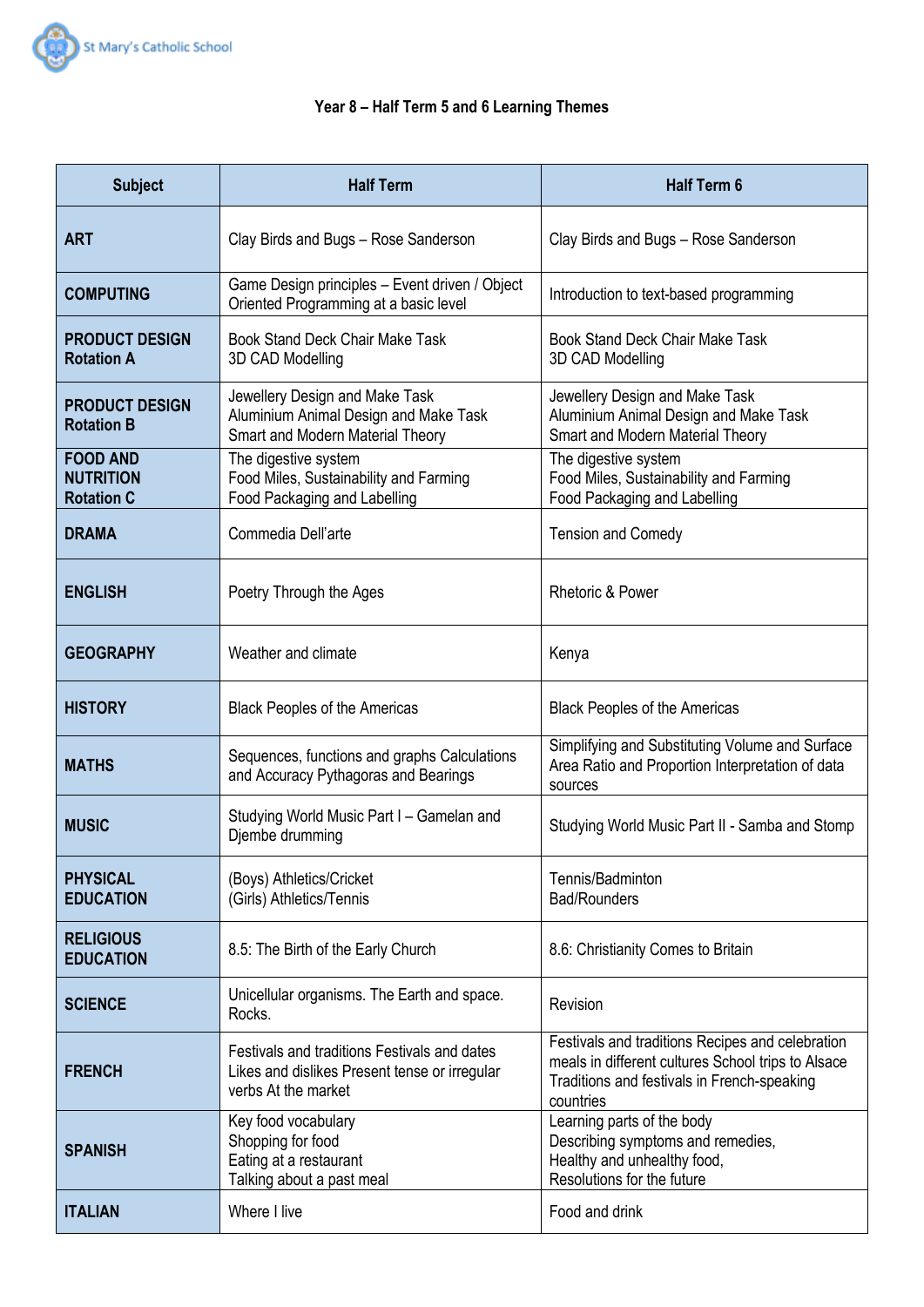

# **Year 9 – Half Term 5 and 6 Learning Themes**

| <b>Subject</b>                                           | <b>Half Term</b>                                                                                                                                                            | <b>Half Term 6</b>                                                                                                                                                                           |
|----------------------------------------------------------|-----------------------------------------------------------------------------------------------------------------------------------------------------------------------------|----------------------------------------------------------------------------------------------------------------------------------------------------------------------------------------------|
| <b>ART</b>                                               | Sweet Treats - Food Sculptures - Joel<br>Penkman/Sarah Graham                                                                                                               | Sweet Treats - Food Sculptures - Joel<br>Penkman/Sarah Graham                                                                                                                                |
| <b>COMPUTING</b>                                         | Animal Farm "The Book" IT project - Research<br>Skills, Information source reliability, graphic<br>manipulation, editing digital video, mixing and<br>editing digital audio | Animal Farm "The Book" IT project - Research<br>Skills, Information source reliability, graphic<br>manipulation, editing digital video, mixing and<br>editing digital audio                  |
| <b>PRODUCT DESIGN</b><br><b>Rotation A</b>               | Bean Bag Catapult Project (Angry Birds)<br>Draw string bag                                                                                                                  | Bean Bag Catapult Project (Angry Birds)<br>Draw string bag                                                                                                                                   |
| <b>PRODUCT DESIGN</b><br><b>Rotation B</b>               | MP3 Speaker Project<br><b>Programming Microcontrollers</b>                                                                                                                  | MP3 Speaker Project<br><b>Programming Microcontrollers</b>                                                                                                                                   |
| <b>FOOD AND</b><br><b>NUTRITION</b><br><b>Rotation C</b> | Heat transfer<br>Macro and micro nutrients<br>Energy                                                                                                                        | Heat transfer<br>Macro and micro nutrients<br>Energy                                                                                                                                         |
| <b>DRAMA</b>                                             | Mime, Mask & Puppetry                                                                                                                                                       | Devised & Scripted Work                                                                                                                                                                      |
| <b>ENGLISH</b>                                           | Of Mice and Men                                                                                                                                                             | Of Mice and Men                                                                                                                                                                              |
| <b>GEOGRAPHY</b>                                         | Brazil / Why does Antarctica matter?                                                                                                                                        | Why does Antarctica matter? / Geographical<br>Fieldwork                                                                                                                                      |
| <b>HISTORY</b>                                           | The USA, Russia and Nazi Germany                                                                                                                                            | Era of the Second World War The Holocaust                                                                                                                                                    |
| <b>MATHS</b>                                             | Sequences, functions and graphs Calculations<br>and Accuracy Pythagoras and Bearings                                                                                        | Simplifying and Substituting Volume and Surface<br>Area Ratio and Proportion Probability<br><b>Transformations</b>                                                                           |
| <b>MUSIC</b>                                             | Song writing - Creating chords, bass line, lyrics,<br>melody                                                                                                                | Song writing - Rehearsing this in teams and<br>performing it                                                                                                                                 |
| <b>PHYSICAL</b><br><b>EDUCATION</b>                      | (Boys) Athletics/Cricket<br>(Girls) Athletics/Tennis                                                                                                                        | Methods of training/Tennis<br>Methods of training/Rounders                                                                                                                                   |
| <b>RELIGIOUS</b><br><b>EDUCATION</b>                     | C1: Creation                                                                                                                                                                | C5: Church and the Kingdom of God                                                                                                                                                            |
| <b>SCIENCE</b>                                           | Structure and bonding. Organisation and the<br>digestive system. Electric circuits.                                                                                         | Organising animals and plants. Revision.                                                                                                                                                     |
| <b>FRENCH</b>                                            | My world Talking about where you live<br>Descriptions of regions, your own and in the<br>French-speaking countries. helping at home                                         | My world Daily routine Moving house Holiday<br>destinations - discovering new regions                                                                                                        |
| <b>SPANISH</b>                                           | Eating at a restaurant and understanding the<br>difference between tú and usted, talking about a<br>past meal using the preterite of -er and -ir verbs<br>along with others | Learning parts of the body and "me duele",<br>describing symptoms and remedies, talking about<br>healthy and unhealthy food, resolutions for the<br>future, talking about lifestyle changes. |
| <b>ITALIAN</b>                                           | Last weekend                                                                                                                                                                | Technology & social media                                                                                                                                                                    |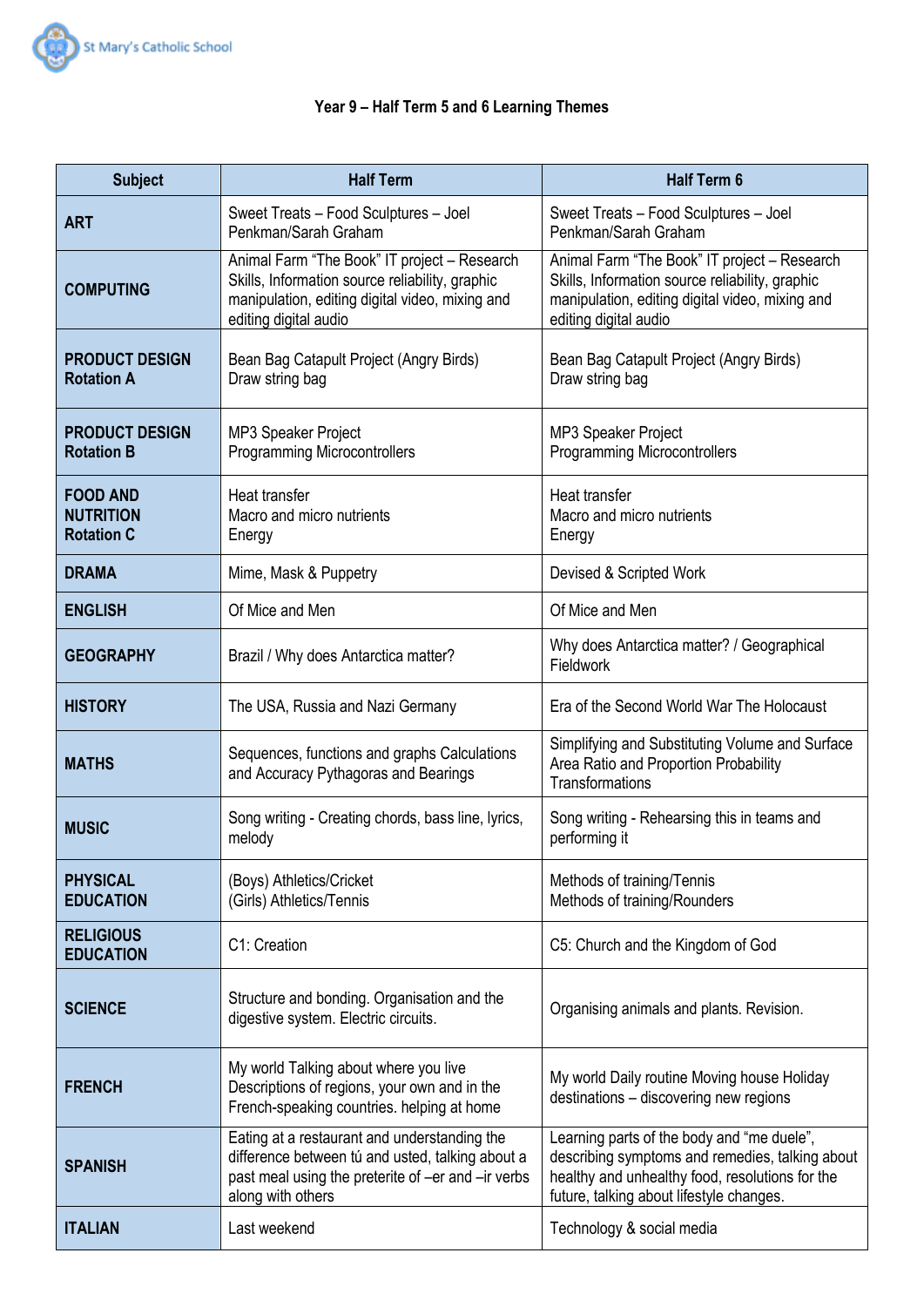

# **Year 10 – Half Term 5 and 6 Learning Themes**

| <b>Subject</b>                         | <b>Half Term</b>                                                                                                                                                                                                                                                                              | <b>Half Term 6</b>                                                                                                                                                                                                                  |
|----------------------------------------|-----------------------------------------------------------------------------------------------------------------------------------------------------------------------------------------------------------------------------------------------------------------------------------------------|-------------------------------------------------------------------------------------------------------------------------------------------------------------------------------------------------------------------------------------|
| <b>ART</b>                             | <b>GCSE Personal Investigation Project Amazonian</b>                                                                                                                                                                                                                                          | <b>GCSE Personal Investigation Project</b><br>Amazonian                                                                                                                                                                             |
| <b>BUSINESS STUDIES</b>                | Stakeholders Technology and business<br>Legislation Introduction to the economy External<br>influences                                                                                                                                                                                        | Recap and revision Past paper review<br>Investigation of real businesses to apply<br>knowledge Preparation for year 11.                                                                                                             |
| <b>COMPUTING</b>                       | Data representation I Programming techniques:<br>Errors and testing                                                                                                                                                                                                                           | Facilities of languages and translators<br>Programming: File handling, sql and data sets                                                                                                                                            |
| <b>DESIGN AND</b><br><b>TECHNOLOGY</b> | 3D CAD programs 3D printer CNC router Drawing<br>techniques Rendering and presentation Design<br>technology and our world theory<br>Food Science Functional properties of ingredients<br>Practical: Key lime pie Cheese soufflé<br>Caramelised Onion tart Meringues Egg Custard<br>Mayonnaise | Specific manufacture skills per specialism Eg:<br>Sublimation/ Patterns/ Lathes/ Joinery/<br>Prototyping/ Cutting Lists/ Components and<br>Fixtures Begin NEA- Research<br>Scientific investigation Planning for practical<br>exam. |
| <b>DRAMA</b>                           | <b>Devised Evaluation</b>                                                                                                                                                                                                                                                                     | Live Theatre                                                                                                                                                                                                                        |
| <b>ENGLISH</b>                         | Unseen Poetry (Lit) Christmas Carol / Poetry<br>Review                                                                                                                                                                                                                                        | <b>Viewpoints and Perspectives: Writing Skills</b><br>(Lang) Macbeth Context Work                                                                                                                                                   |
| <b>FOOD AND</b><br><b>NUTRITION</b>    | Butter, oils, margarine, sugar and syrups<br>Provenance and food choice                                                                                                                                                                                                                       | Beans, nuts, seeds, soya, tofu and<br>mycoprotein. Writing time plans                                                                                                                                                               |
| <b>GEOGRAPHY</b>                       | Ecosystems Biodiversity and Management                                                                                                                                                                                                                                                        | Fieldwork preparation / UK challenges                                                                                                                                                                                               |
| <b>HISTORY</b>                         | Elizabeth I 1558-1588                                                                                                                                                                                                                                                                         | Elizabeth I 1558-1588                                                                                                                                                                                                               |
| <b>MATHS</b>                           | Sequences, functions and graphs Calculations<br>and Accuracy Ratio and Proportion Simplifying<br>and Substituting                                                                                                                                                                             | Simplifying and Substituting Volume and<br>Surface Area Ratio and Proportion Probability<br>Work Experience / Mocks                                                                                                                 |
| <b>MUSIC</b>                           | AOS2: Music for Ensemble. First Free<br>Composition. Second Ensemble Performance.                                                                                                                                                                                                             | AOS2: Music for Ensemble. First Free<br>Composition submitted.                                                                                                                                                                      |
| <b>GCSE P.E</b>                        | Engagement patterns of different social groups in<br>physical activities and sports.                                                                                                                                                                                                          | Sports Psychology; Commercialisation of<br>physical activity and sport.                                                                                                                                                             |
| <b>RELIGIOUS</b><br><b>EDUCATION</b>   | <b>GCSE J1: Judaism Beliefs</b>                                                                                                                                                                                                                                                               | <b>GCSE J2 Judaism Practices</b>                                                                                                                                                                                                    |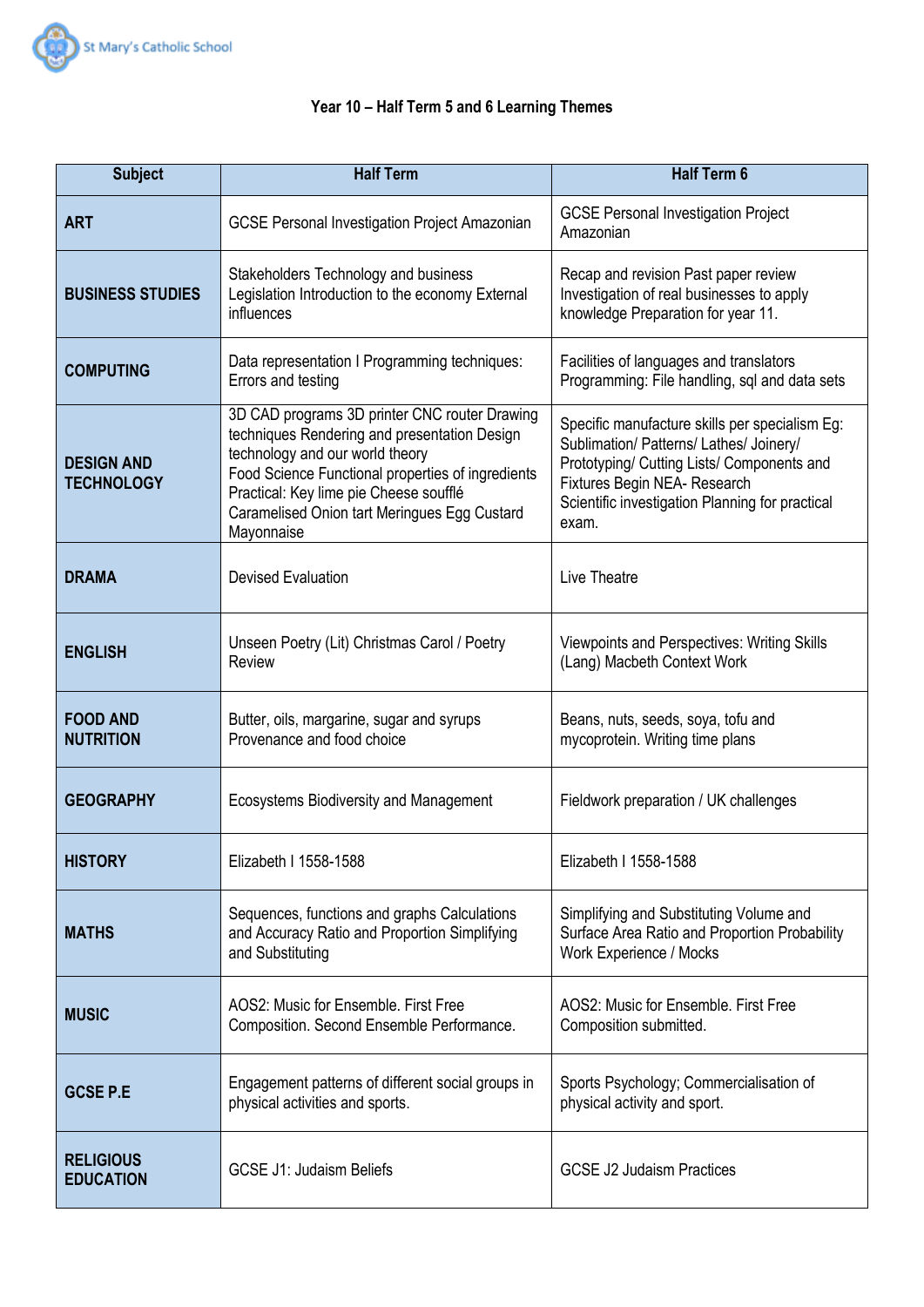

| <b>SCIENCE</b> | Hormonal coordination. Reproduction. Wave<br>properties. EM waves. Force and pressure<br>(Separate Sci only).                                                   | Hormonal coordination. Reproduction. Wave<br>properties. EM waves. Homeostasis in action<br>and Crude Oil and fuels (both Separate Sci<br>only). Revision.                                                              |
|----------------|-----------------------------------------------------------------------------------------------------------------------------------------------------------------|-------------------------------------------------------------------------------------------------------------------------------------------------------------------------------------------------------------------------|
| <b>FRENCH</b>  | Theme 1 Identity and culture Module 3 Daily life<br>Food for special occasions Family celebrations<br>Festivals and traditions Using a combination of<br>tenses | Theme 2 Local, national, international and<br>global areas of interest Talking about where you<br>live, weather and transport Describing a town<br>and asking the way Describing a region My<br>town Community projects |
| <b>SPANISH</b> | Balanced diet, food, sport, healthy choices<br>(alcohol/smoking/drugs)                                                                                          | Economic/social problems and solutions                                                                                                                                                                                  |
| <b>ITALIAN</b> | Holidays                                                                                                                                                        | School                                                                                                                                                                                                                  |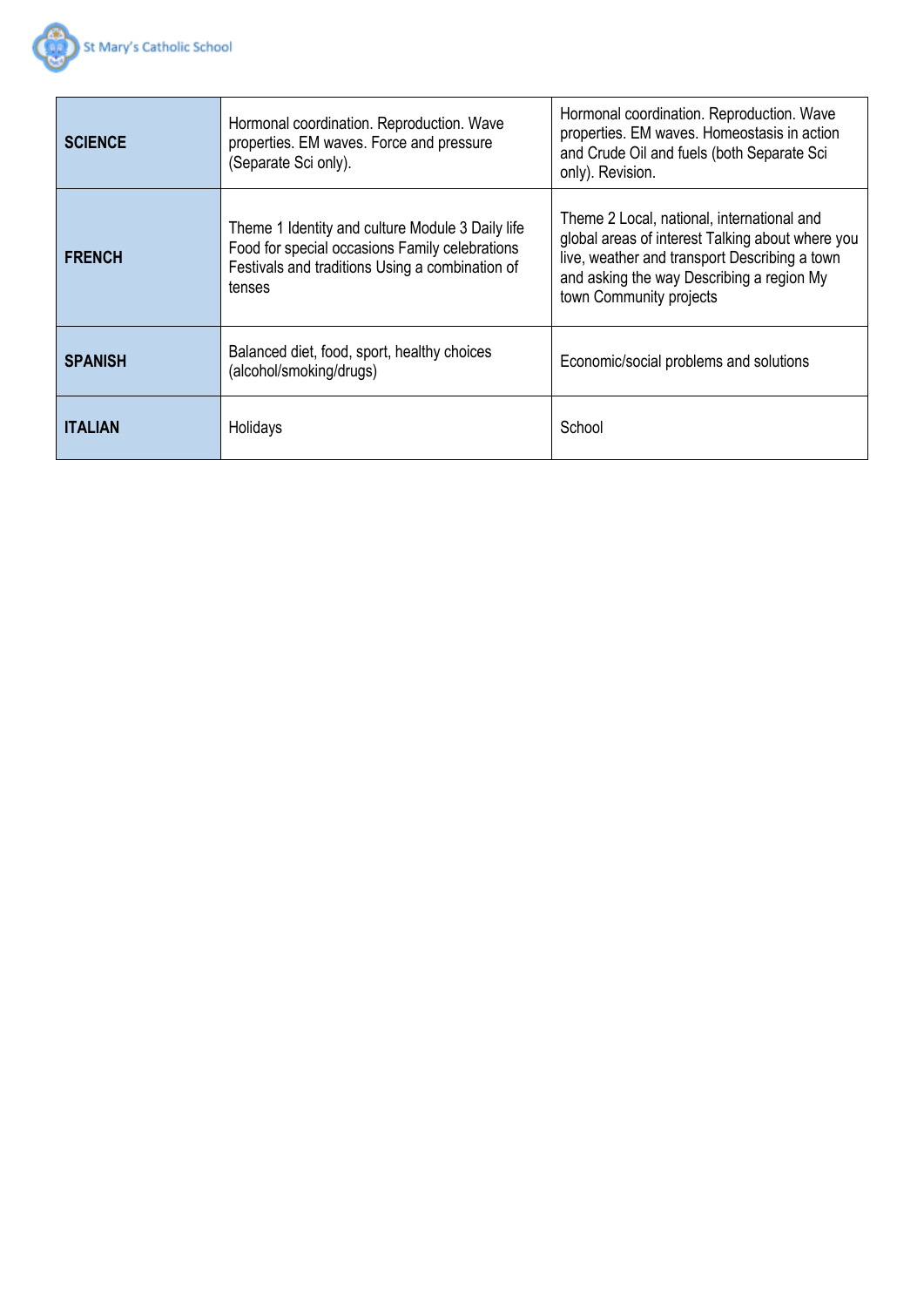

# **Year 12 – Half Term 5 and 6 Learning Themes**

| <b>Subject</b>                          | <b>Half Term</b>                                                                                                                                                                                                                                                       | <b>Half Term 6</b>                                                                                                                                                                                                                |
|-----------------------------------------|------------------------------------------------------------------------------------------------------------------------------------------------------------------------------------------------------------------------------------------------------------------------|-----------------------------------------------------------------------------------------------------------------------------------------------------------------------------------------------------------------------------------|
| <b>ART</b>                              | Personal Investigation                                                                                                                                                                                                                                                 | Personal Investigation                                                                                                                                                                                                            |
| <b>BUSINESS STUDIES</b>                 | Organisational design Employee/employer<br>relations HR data Break even analysis Cash<br>flow management Sources of finance                                                                                                                                            | Exam preparation, revision and exam technique.<br>Look ahead to year 13 topics.                                                                                                                                                   |
| <b>COMPUTING</b>                        | Legal Moral cultural and Ethical issues<br>Programming: Building skills needed for the<br>coursework                                                                                                                                                                   | Algorithms Programming: Unit 3 Programming<br>Project                                                                                                                                                                             |
| <b>CORE MATHS</b>                       | CORE T1 -Numerical Methods Sequences and<br><b>Series</b><br><b>CORE T2-Exponentials and Logarithms</b>                                                                                                                                                                | Sequences and Series Binomial expansion Recap<br>Yr12 / Summer enrichment<br>Functions and graphs Recap Yr12 / Summer<br>enrichment                                                                                               |
| <b>DESIGN AND</b><br><b>TECHNOLOGY</b>  | NEA Design Unit 2: Materials Maths focus:<br>Construction, use and/or analysis of graphs and<br>charts                                                                                                                                                                 | NEA Design Unit 5: Product analysis and systems<br>Maths focus: Use of coordinates and geometry                                                                                                                                   |
| <b>DRAMA</b>                            | Set Texts Revision Live Theatre Preparation                                                                                                                                                                                                                            | Starting Yr 13 practical                                                                                                                                                                                                          |
| <b>ENGLISH</b>                          | English Literature NEA Part I                                                                                                                                                                                                                                          | English Literature NEA Part II                                                                                                                                                                                                    |
| <b>ECONOMICS</b>                        | Consolidation, revision and preparation for year<br>13                                                                                                                                                                                                                 | Consolidation of key concepts, mock preparation<br>and investigations for year 13.                                                                                                                                                |
| <b>FILM STUDIES</b>                     | NEA - Intro to research skills and preliminary<br>work for NEA                                                                                                                                                                                                         | NEA Planning Script Location report Storyboard<br>Shortlist Screen shots                                                                                                                                                          |
| <b>FINANCE</b>                          | Exam preparation- Case study preparation and<br>to ensure students are exam ready.                                                                                                                                                                                     | Investigations on the Financial industry,<br>preparation for the year 13 content.                                                                                                                                                 |
| <b>FURTHER MATHS</b>                    | <b>Volumes of Revolutions</b><br><b>Complex Number &amp; Series</b><br>Simplex Algorithm<br><b>Critical Path Analysis</b>                                                                                                                                              | Complex Number & Series Recap<br>Summer enrichment<br><b>Flows in Networks</b>                                                                                                                                                    |
| <b>GEOGRAPHY</b>                        | Earth's Life Support Systems / Hazardous Earth                                                                                                                                                                                                                         | Earth's Life Support Systems / Hazardous Earth /<br>Independent Investigation preparation                                                                                                                                         |
| <b>HEALTH AND</b><br><b>SOCIAL CARE</b> | Unit 14 Physiological Disorders and their care-<br>causes, effects and treatments of a range of<br>disorders                                                                                                                                                           | Unit 2 Working in Health and social care - Roles<br>and responsibilities of the different roles working<br>in the sector                                                                                                          |
| <b>HISTORY</b>                          | Britain 1930-1997 Russia and its Rulers 1861-<br>1964                                                                                                                                                                                                                  | <b>Start Coursework</b>                                                                                                                                                                                                           |
| <b>MATHS</b>                            | Perimeter, Circumference and Area Pythagoras<br>and Similarity Analyse Critically                                                                                                                                                                                      | Analyse Critically Surface area and Similarity<br>Recap Yr12 / Summer enrichment                                                                                                                                                  |
| <b>MEDIA</b>                            | Unit 12/14 - Digital Magazine/ Digital Website<br>production skills workshops.                                                                                                                                                                                         | Unit 12+ 14 - Digital Magazine/ Digital Website to<br>create a digital magazine or a digital website.<br>Students will use Wix or Canva to digitally<br>produce their own productions.                                            |
| <b>MUSIC</b>                            | Pick from AoS B/C/D. Musical Eras (Features<br>and development) of 'Popular' Music. Aural<br>Awareness. Wider Listening. Unprepared<br>listening questions                                                                                                             | Free Composition. Preparation in instrumental<br>lessons for full mock recital. 2nd Mock Recital<br>Decide specialism for performing/composition                                                                                  |
| <b>PHYSICAL</b><br><b>EDUCATION</b>     | Biomechanics: Stability and lever systems. Then<br>start Skill Acq: (SE and SW teach<br>simultaneously) Classification of skills, Types<br>and methods of practice. S & S: Hosting global<br>sporting events Psych: Group and Team<br>Dynamics & Goal Setting in Sport | Skill Acq: Transfer of skills; learning theories,<br>stages of learning, guidance and feedback.<br>Contemporary issues in PA and sport: Ethics and<br>deviance in sport Psych: Group and Team<br>Dynamics & Goal Setting in Sport |
| <b>POLITICS</b>                         | Political Ideologies Conservatism Liberalism                                                                                                                                                                                                                           | Political Ideologies Socialism Feminism                                                                                                                                                                                           |